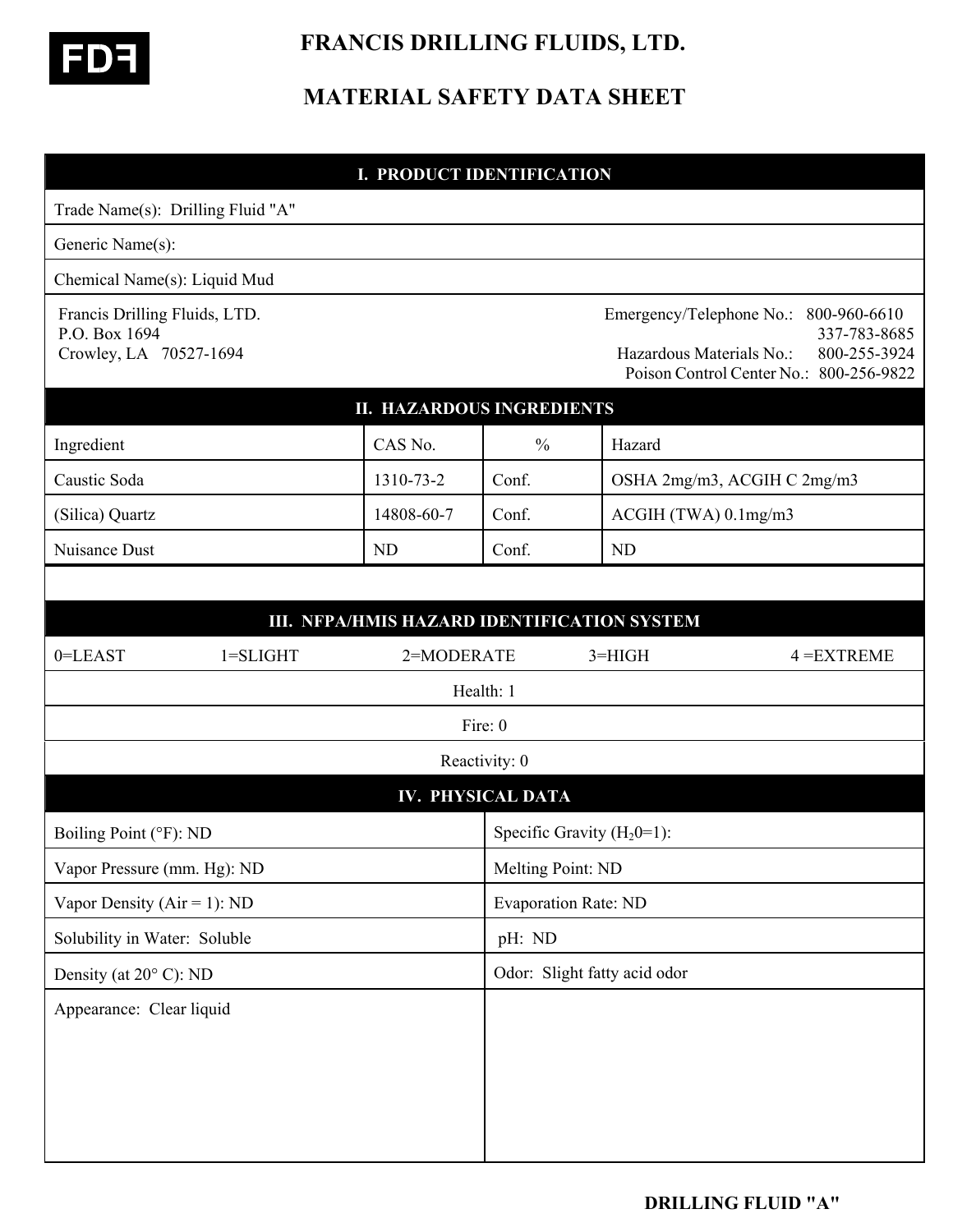|                                                                                                                                                                             |                                                                         | V. FIRE AND EXPLOSION DATA   |                                 |                |  |  |
|-----------------------------------------------------------------------------------------------------------------------------------------------------------------------------|-------------------------------------------------------------------------|------------------------------|---------------------------------|----------------|--|--|
| Flash Point: >200°F                                                                                                                                                         |                                                                         | Flammable Limits:<br>LEL: ND |                                 | <b>UEL: ND</b> |  |  |
| Special Fire Fighting Procedures: ND                                                                                                                                        |                                                                         |                              |                                 |                |  |  |
| Unusual Fire and Explosion Hazards: ND                                                                                                                                      |                                                                         |                              |                                 |                |  |  |
| Extinguishing Media: Water fog or spray, foam, dry powder, carbon dioxide (CO2).                                                                                            |                                                                         |                              |                                 |                |  |  |
|                                                                                                                                                                             |                                                                         |                              |                                 |                |  |  |
| Stability: Stable                                                                                                                                                           |                                                                         | <b>VI. REACTIVITY</b>        |                                 |                |  |  |
| Hazardous Polymerization: Will not occur.                                                                                                                                   |                                                                         |                              |                                 |                |  |  |
| Incompatibility: Oxidizers or oxidizing materials. Is also slightly reactive with metals.                                                                                   |                                                                         |                              |                                 |                |  |  |
| Hazardous Decomposition: From fire; smoke, carbon dioxide, and carbon monoxide                                                                                              |                                                                         |                              |                                 |                |  |  |
| VII. HEALTH HAZARD INFORMATION                                                                                                                                              |                                                                         |                              |                                 |                |  |  |
| Routes of Exposure and Effects:                                                                                                                                             |                                                                         |                              |                                 |                |  |  |
| Skin: Irritant                                                                                                                                                              |                                                                         |                              |                                 |                |  |  |
| Eyes: Irritant                                                                                                                                                              |                                                                         |                              |                                 |                |  |  |
| Inhalation: Irritant                                                                                                                                                        |                                                                         |                              |                                 |                |  |  |
| Ingestion: ND                                                                                                                                                               |                                                                         |                              |                                 |                |  |  |
| Permissible Exposure Limits: (for air contaminants) ND                                                                                                                      |                                                                         |                              |                                 |                |  |  |
|                                                                                                                                                                             | OSHA PEL (8hr. TWA): Caustic Soda 2mg/m3, (silica) Quartz(TWA) 0.1mg/m3 |                              |                                 |                |  |  |
| ACGIH TLV: Caustic Soda - 2mg/m3, (silica) Quartz (TWA) 0.1mg/m3                                                                                                            |                                                                         |                              |                                 |                |  |  |
| Carcinogenicity:                                                                                                                                                            |                                                                         |                              |                                 |                |  |  |
| Listed By NTP: Not listed                                                                                                                                                   | Listed By: IARC: Not listed                                             |                              | Listed By OSHA: Not listed      |                |  |  |
| Acute Oral LD50:                                                                                                                                                            | Acute Dermal LD50:                                                      |                              | <b>Aquatic Toxicology LC50:</b> |                |  |  |
| Emergency and First Aid Procedures:                                                                                                                                         |                                                                         |                              |                                 |                |  |  |
| Skin: Wash thoroughly with soap and water.                                                                                                                                  |                                                                         |                              |                                 |                |  |  |
| Eyes: Flush immediately with plenty of water for at least 15 minutes and get medical attention.                                                                             |                                                                         |                              |                                 |                |  |  |
| Ingestion: If swallowed do not induce vomiting, get immediate medical attention.                                                                                            |                                                                         |                              |                                 |                |  |  |
| Inhalation: Remove to fresh air. If not breathing, give artificial respiration, preferably mouth-to-mouth. If breathing is<br>difficult give oxygen. Get medical attention. |                                                                         |                              |                                 |                |  |  |
| Additional Health Hazard Information::                                                                                                                                      |                                                                         |                              |                                 |                |  |  |
|                                                                                                                                                                             |                                                                         |                              |                                 |                |  |  |
|                                                                                                                                                                             |                                                                         |                              |                                 |                |  |  |